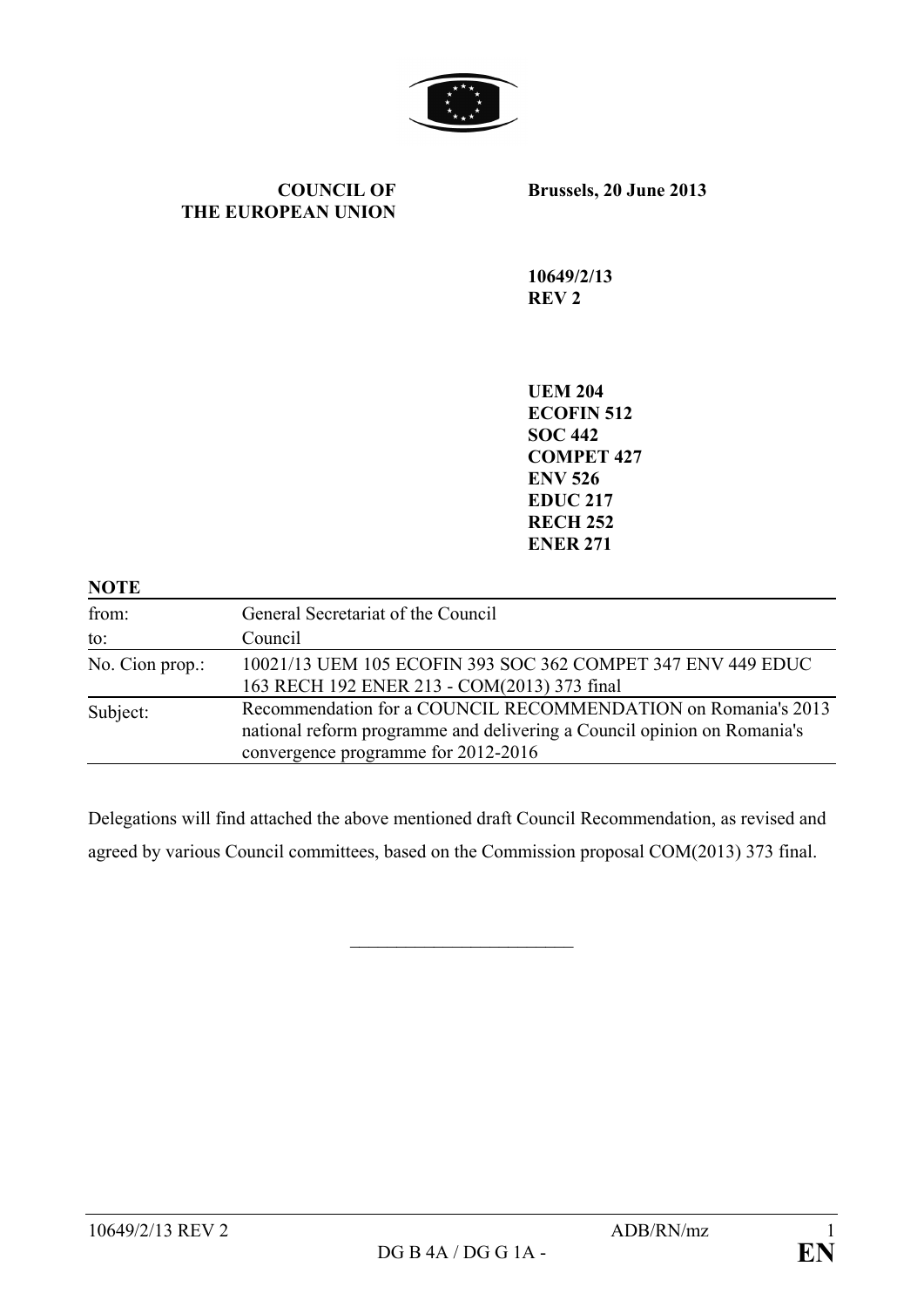## **ANNEX**

Recommendation for a

## **COUNCIL RECOMMENDATION**

### **on Romania's 2013 national reform programme**

# **and delivering a Council opinion on Romania's 2013 convergence programme for 2012-2016**

THE COUNCIL OF THE EUROPEAN UNION,

Having regard to the Treaty on the Functioning of the European Union, and in particular Articles 121(2) and 148(4) thereof,

Having regard to Council Regulation (EC) No 1466/97 of 7 July 1997 on the strengthening of the surveillance of budgetary positions and the surveillance and coordination of economic policies<sup>[1](#page-1-0)</sup>, and in particular Article 9(2) thereof,

Having regard to the recommendation of the European Commission<sup>[2](#page-1-1)</sup>,

Having regard to the resolutions of the European Parliament<sup>[3](#page-1-2)</sup>,

Having regard to the conclusions of the European Council,

Having regard to the opinion of the Employment Committee,

Having regard to the opinion of the Economic and Financial Committee,

Having regard to the opinion of the Social Protection Committee,

After consulting the Economic Policy Committee,

Whereas:

 $\overline{a}$ 

<span id="page-1-0"></span> $\frac{1}{2}$  OJ L 209, 2.8.1997, p. 1.

<span id="page-1-1"></span> $2 \text{COM}(2013)$  373 final.

<span id="page-1-2"></span><sup>3</sup> P7\_TA(2013)0052 and P7\_TA(2013)0053.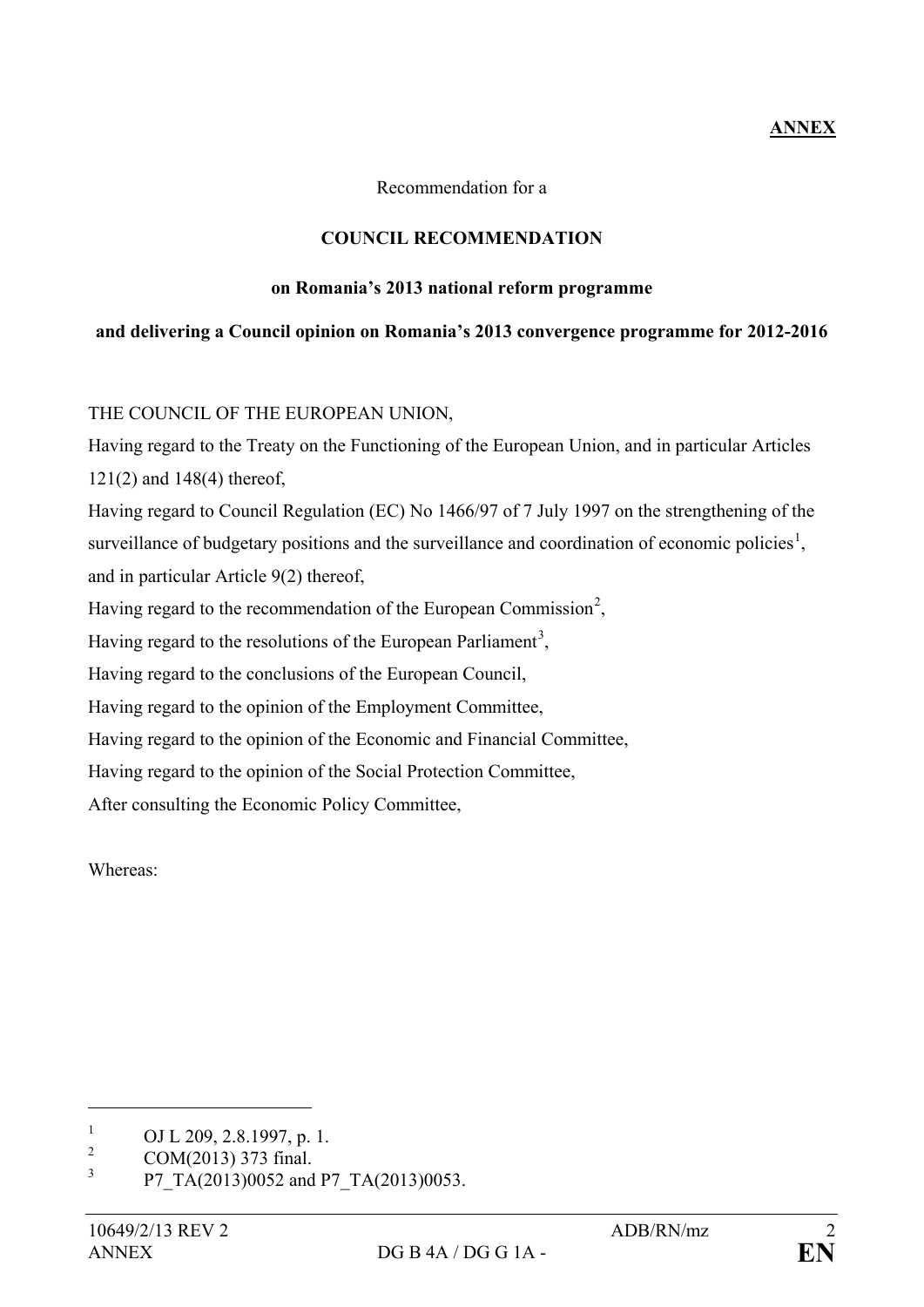- (1) On 26 March 2010, the European Council agreed to the Commission's proposal to launch a new strategy for growth and jobs, Europe 2020, based on enhanced coordination of economic policies, which will focus on the key areas where action is needed to boost Europe's potential for sustainable growth and competitiveness.
- (2) On 13 July 2010, the Council, on the basis of the Commission's proposals, adopted a recommendation on the broad guidelines for the economic policies of the Member States and the Union (2010 to 2014) and, on 21 October 2010, adopted a decision on guidelines for the employment policies of the Member States<sup>[4](#page-2-0)</sup>, which together form the 'integrated guidelines'. Member States were invited to take the integrated guidelines into account in their national economic and employment policies.
- (3) On 29 June 2012, the Heads of State or Government decided on a Compact for Growth and Jobs, providing a coherent framework for action at national, EU and euro area levels using all possible levers, instruments and policies. They decided on action to be taken at the level of the Member States, in particular expressing full commitment to achieving the objectives of the Europe 2020 Strategy and to implementing the country-specific recommendations.
- (4) On 10 July 2012, the Council adopted a recommendation on Romania's national reform programme for 2012 and delivered its opinion on Romania's updated convergence programme for 2011-2015.
- ([5](#page-2-1)) On 28 November 2012, the Commission adopted the Annual Growth Survey<sup>5</sup>, marking the start of the 2013 European Semester of economic policy coordination. Also on 28 November 2012, the Commission, on the basis of Regulation (EU) No 1176/2011, adopted the Alert Mechanism Report<sup>[6](#page-2-2)</sup>, in which it did not identify Romania as one of the Member States for which an in-depth review would be carried out.

 $\overline{a}$ 

<span id="page-2-0"></span><sup>&</sup>lt;sup>4</sup> Council Decision 2013/208/EU of 22 April 2013.

<span id="page-2-1"></span> $\frac{5}{6}$  COM(2012) 750 final.

<span id="page-2-2"></span><sup>6</sup> COM(2012) 751 final.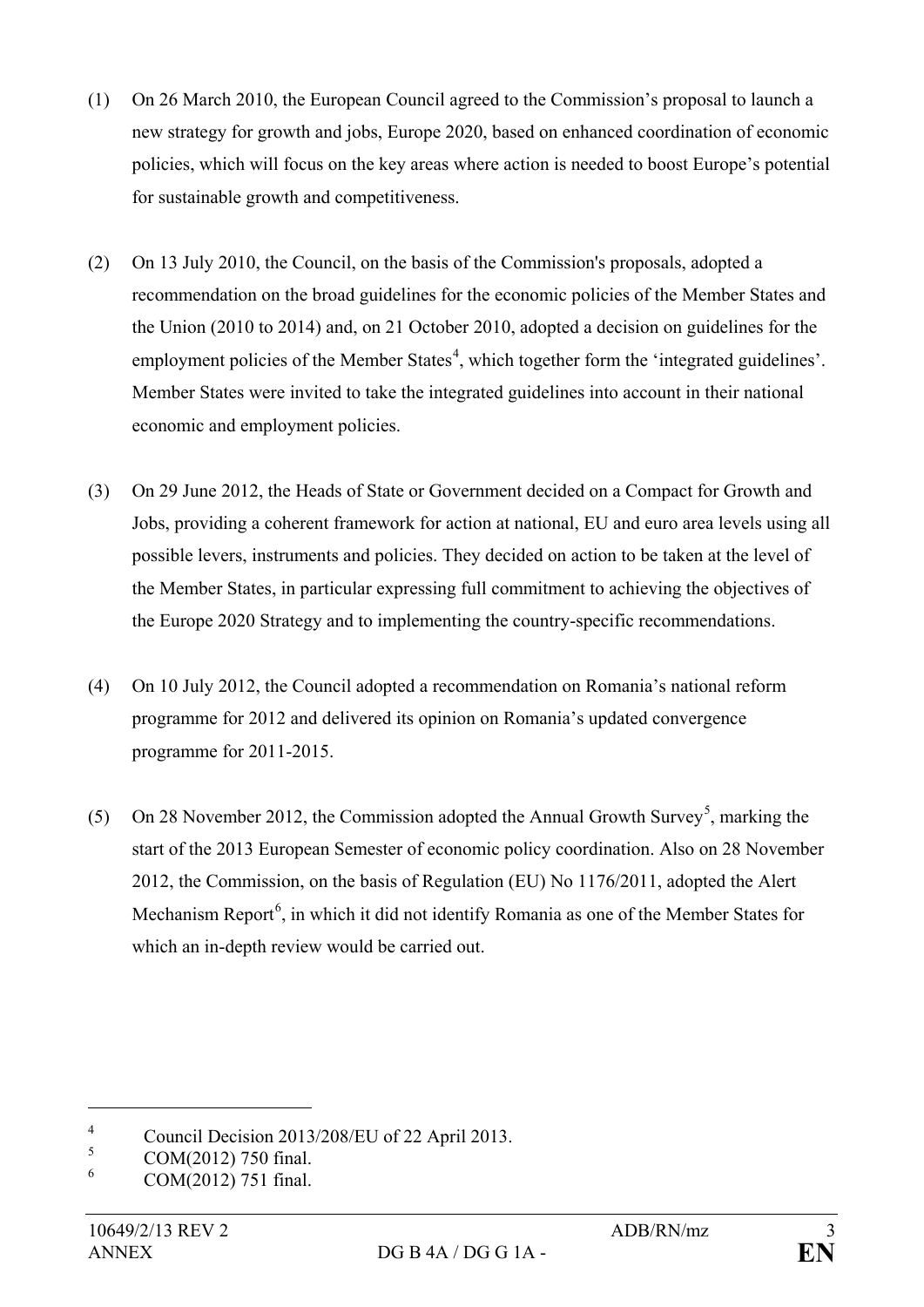- (6) On 14 March 2012, the European Council endorsed the priorities for ensuring financial stability, fiscal consolidation and action to foster growth. It underscored the need to pursue differentiated, growth-friendly fiscal consolidation, to restore normal lending conditions to the economy, to promote growth and competitiveness, to tackle unemployment and the social consequences of the crisis, and to modernise public administration.
- (7) On 30 April 2013, Romania submitted its 2013 convergence programme covering the period 2012-2016 and its 2013 national reform programme. In order to take account of their interlinkages, the two programmes have been assessed at the same time.
- (8) Based on the assessment of the 2013 convergence programme pursuant to Council Regulation (EC) No 1466/97, the Council is of the opinion that the macroeconomic scenario underpinning the budgetary projections in the programme is plausible and in line with the assessment in the latest European Commission forecast. Thanks to substantial consolidation efforts and in line with the Council recommendation, Romania reduced its general government deficit to below 3% in 2012. The convergence programme aims at an MTO of - 1% of GDP (previously -0.7% of GDP), which is in line with the requirements of the Stability and Growth Pact. The objective of the budgetary strategy outlined in the programme is to reach the MTO by 2014 which, when recalculated by Commission based on the commonly agreed methodology, corresponds to reaching the MTO by 2015. The progress in structural terms towards the MTO is higher than 0.5% of GDP in 2013 and about 0.4% in 2014. The expenditure benchmark over the programme period was met. Adjustment is front-loaded in 2013 with revenue-enhancing measures including reductions in tax-deductible items, improvement in the taxation of agriculture, the introduction of a windfall levy following the deregulation of gas prices and introduction of a special tax on transmission of electricity and gas. The main risks to the convergence programme relate to further possible financial corrections linked to the absorption of EU funds, or the financing from the national budget of priority projects, renewed accumulation of arrears, especially at local government level, and limited progress with restructuring of state-owned enterprises. Romania's public debt remains relatively low, at 37.8% of GDP in 2012. It is expected to rise to 38.6% in 2014 but will remain well below the 60% of GDP threshold over the programme period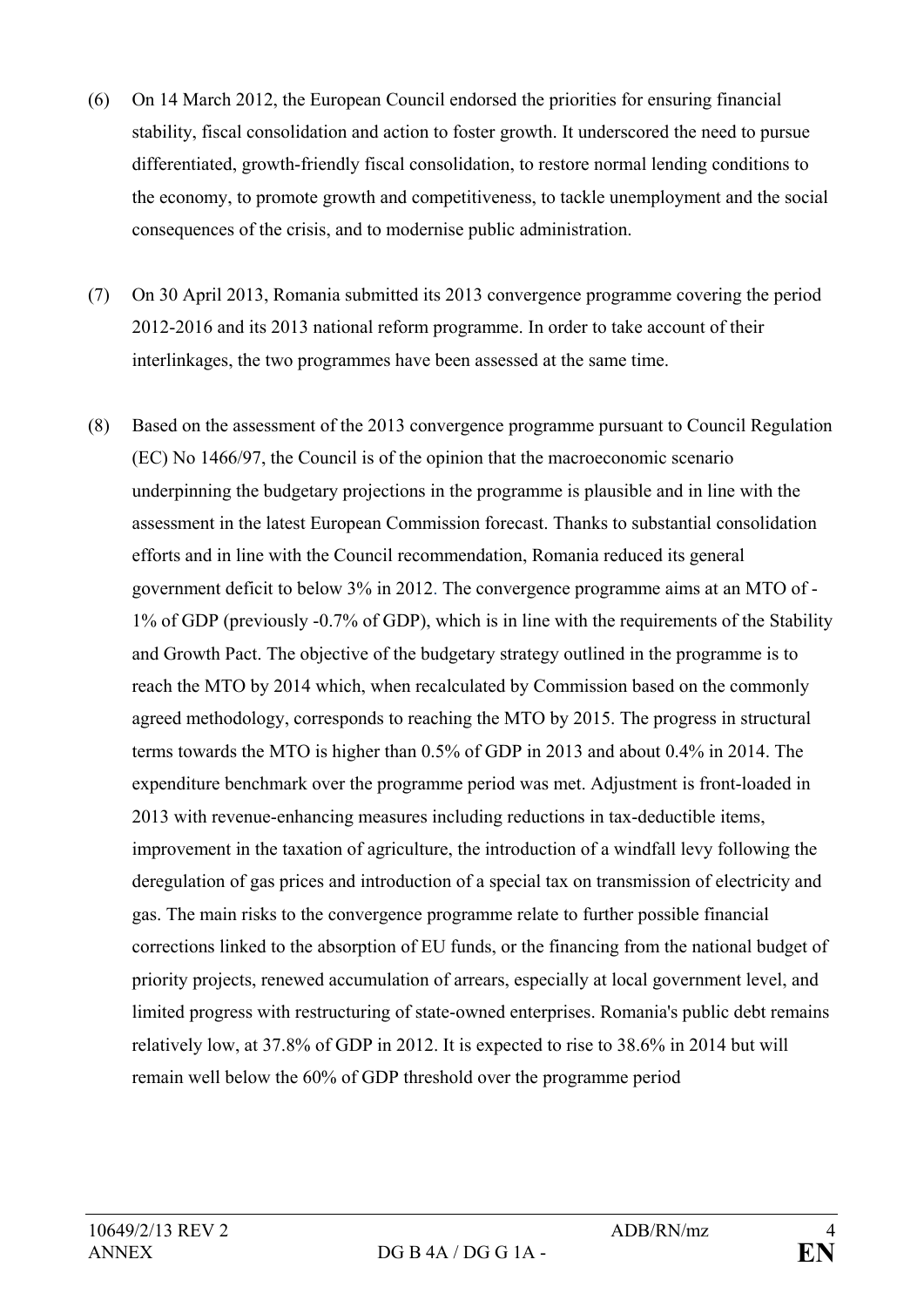- (9) Following a request by Romania on 17 February 2011, the European Commission and the IMF negotiated a precautionary economic adjustment programme with the Romanian authorities. In the context of the EU's precautionary assistance, Romania undertook to implement a comprehensive economic-policy programme with a particular focus on structural reform measures to improve the functioning of labour and product markets and increase the resilience and growth potential of the Romanian economy. In parallel, the programme has ensured that fiscal consolidation continues, that management and control of public finances improve, and that reforms are implemented in external, monetary, financial stability, and financial market policies. In March 2013, Romania formally requested a three-month extension of the IMF programme. While the possibility to draw on funds under the EU programme expired at the end of March 2013, the final programme review will take place by the end of June 2013.
- (10) Romania's fiscal position has been improving with the budget deficit decreasing below 3% in 2012 and a further fiscal consolidation expected for 2013. Low tax compliance represents a major challenge for Romania's tax system, in particular in the areas of VAT and labour taxation. Environmental taxes are below the EU average. Romania's public debt remains low, at 34.7% of GDP in 2011. It is expected to rise to 38% in 2014 but will remain below the 60% of GDP threshold. While Romania does not face a risk of fiscal stress in the short or mediumterm, it is at medium risk in the long-term due to age-related expenditure. There are concerns as regards the sustainability and adequacy of the pension system due to a low ratio of employed contributors to people drawing pensions. Romania is now one of the two Member States that have not yet decided to equalise the pensionable age for women and men and the employment rate of older workers (41.4% in 2012) is substantially below the EU average. The Romanian Government has decided to continue the pension reform and associate the social partners in designing the reform and enhance its ownership.
- (11) The health sector in Romania features major inequities in terms of access to and quality of services provided. This is due also to the inefficient use of resources and to poor management. Reforms to improve the efficiency of the healthcare sector have begun but continuous efforts are needed. The cost-effectiveness of the system could be increased by reducing the excessive use of hospital in-patient care and by strengthening primary care and referral systems.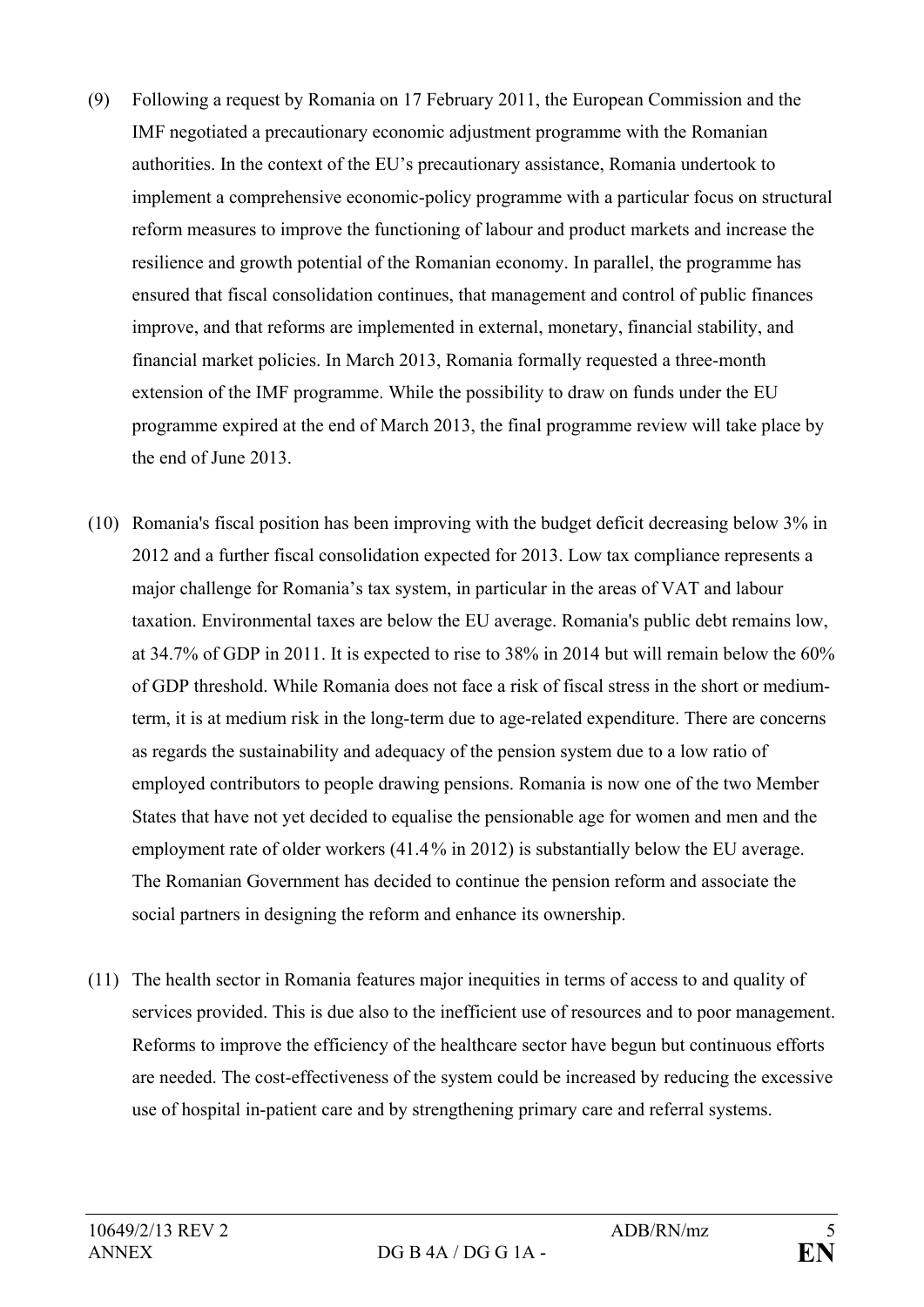- (12) Romania continued to have a low employment rate (63.8 %) in 2012 although a slight improvement was registered on the year before (up from 62.8 %). The country's Europe 2020 target of 70 % by 2020 remains a challenge. Romanian labour productivity is still one of the lowest in the EU. The quality of public employment activation, job search and retraining services is still relatively low. Limited administrative capacity does not allow for the efficient delivery of active labour market policies through quality personalised services, nor for the better integration of active and passive labour market policies. Adult participation in lifelong learning remains stagnant at very low levels (1.6 % in 2011), significantly lower than the EU average (8.9 %). The youth employment and activity rates were among the lowest in the EU in 2012 (23.9% and 30.9% respectively), whereas the youth unemployment rate was high at 22.7% in 2012. Romania registers a high and increasing share of young people neither in employment, nor in education and training (16.8% in 2012).
- (13) Poverty reduction continues to be a major challenge. In 2011, 40.3 % of the population are at risk of poverty and social exclusion, about two thirds more than the EU average of 24.2 %. Children are particularly affected (49.1 %). The impact of social transfers (excluding pensions) in reducing poverty remains significantly below the average efficiency of transfers in the EU, both for the population as a whole (23.7 % in Romania as against 37.5 % for the EU in 2011) and for children (22 % compared to 42.8 % for the EU). The low take-up, coverage and adequacy of social benefits remain a challenge for the efficiency of social benefits in reducing poverty. In the field of social assistance, several pieces of legislation were adopted in 2012 as follow-up to the reform of 2011. The adoption of the remaining legislation would be an important step towards completing the reform. However the link with activation measures could be further strengthened. The implementation of the National Roma Integration Strategy started in 2012, but the results are modest. Better coordination between different stakeholders is needed for an effective implementation of the strategy, including the allocation of financing.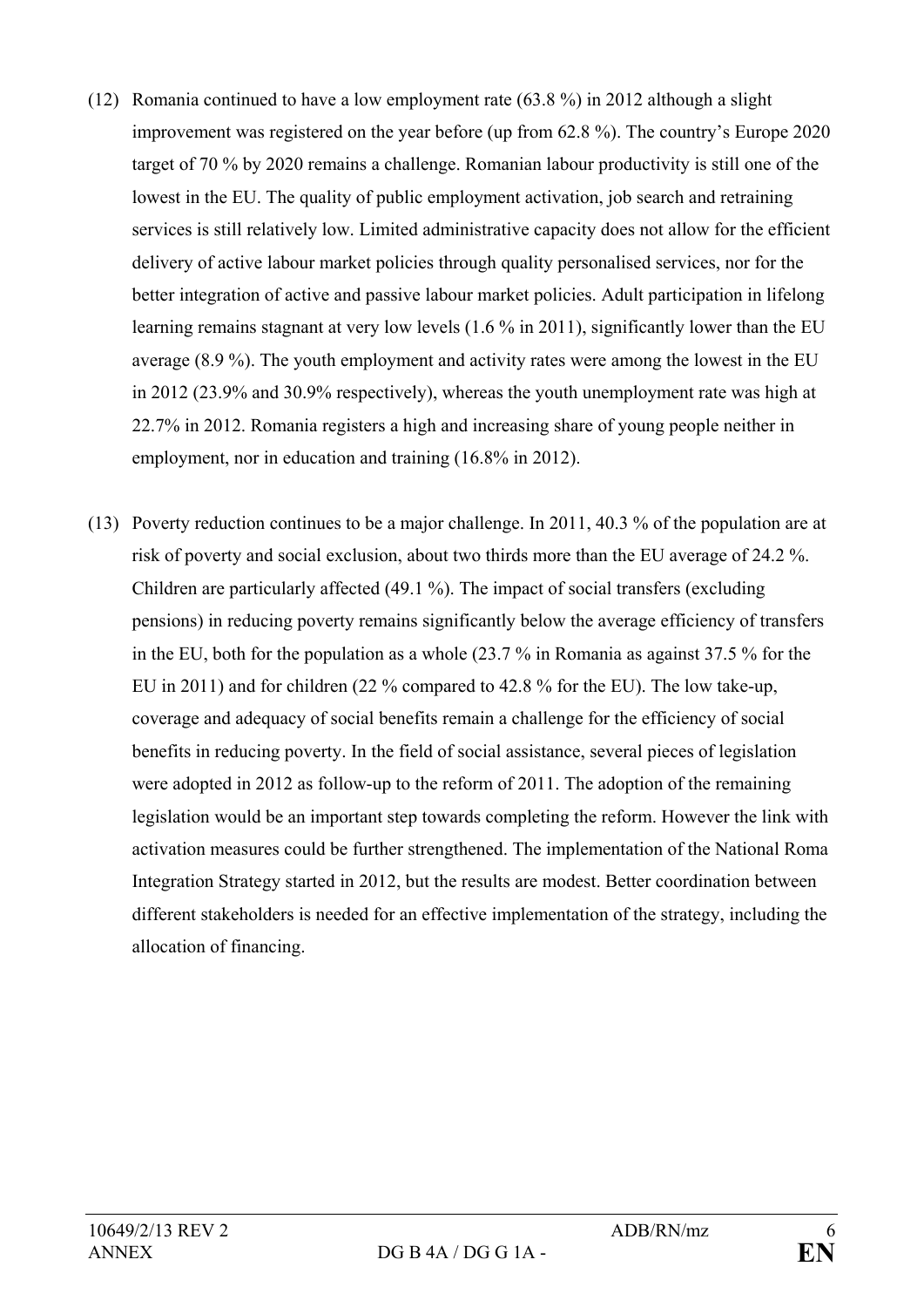(14) The education law of 2011, a major reform that set a long-term agenda for upgrading the quality of education at all levels, is not yet fully operational. For a successful implementation of the education reform the necessary financial and human resources will have to be devoted to building up administrative capacity and policy making. Romania faces a major challenge in raising the quality of its education and training system. Early school leaving is a significant challenge; at 17.4 % in 2012, the Romanian early school-leaving rate is well above both the EU average of 13.5 % and the national target of 11.3%. Problems persist especially in rural and remote areas and for the Roma. Romania also lacks an adequate data collection mechanism regarding early school leavers; a comprehensive strategy, to be adopted this year, should help in this regard. Access to quality affordable early childhood education and care remains problematic. Mismatches between skills and labour market demand are characteristic of a large proportion of vocational and tertiary education programmes, with the poor level of vocational skills being a specific challenge. The high unemployment rate among tertiary graduates and the rate of over-qualification make a further alignment of tertiary education with the labour market a high priority. Positive but slow progress was registered in the transition from institutional to alternative care for children deprived of parental care but further efforts are needed.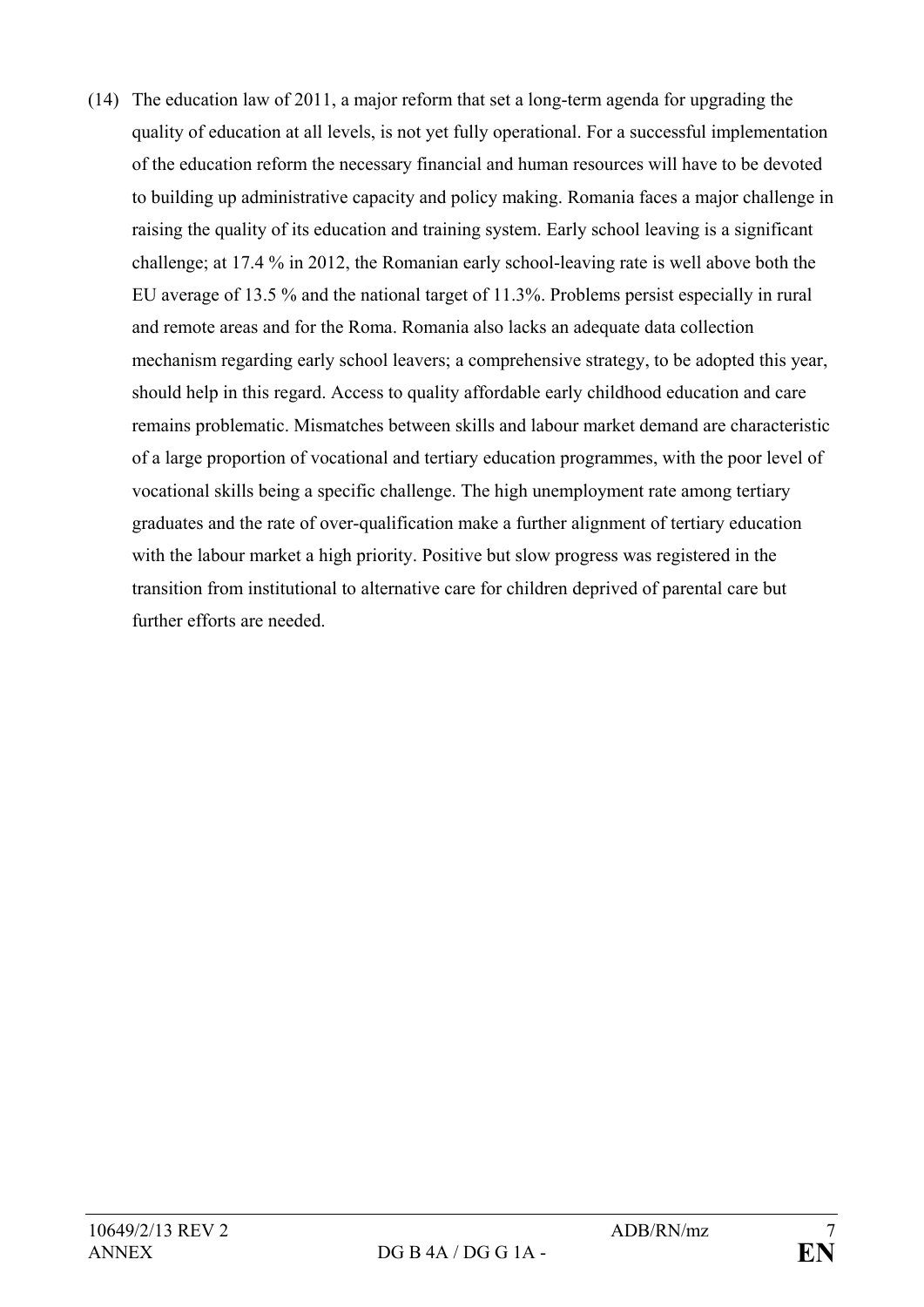- (15) Poor administrative capacity is a core concern for Romania. The public administration is characterised by an inconsistent legal framework, frequent recourse to emergency ordinances, low levels of inter-ministerial cooperation and excessive bureaucracy. It is also undermined by a lack of skills, a lack of transparency in staff recruitment and high management turnover rates. Poor administrative capacity contributes to low absorption of EU funds. The end-2012 absorption target agreed under the EU financial assistance programme was missed by a wide margin. Cumulative absorption by the end of 2012 stood at EUR 5.53 billion or 20.2 % of the total available structural, cohesion and agricultural funds. This was EUR 2.47 billion short of the programme's end-2012 target of EUR 8 bn. The absorption rate of structural and cohesion funds improved from 7.5% at end-April 2012 to 15.2% at end-May 2013. To further improve absorption and reduce the risk of de-commitment in 2013, the Romanian authorities have to focus, inter alia, on measures that would make the European funds' managing and control systems more efficient and would strengthen the administrative capacity of the public procurement system.
- (16) Romania faces a number of challenges in economic competitiveness with productivity in industry and services remaining low. Major challenges are a weak business environment and low support for research and development (R&D). Improvements to the business environment should be integrated into a wider, coherent e-government strategy to promote an administrative culture of transparency and legal certainty and provide for better public online services. Romania should also undertake efforts to ease access to finance and to reduce the administrative burden on SMEs. R&D intensity is extremely low (0.48% in 2011) and the efficiency and effectiveness of investment need to be substantially improved. Investors in R&D need to prioritise activities that have potential to attract private investment. Romania should also strengthen the intellectual property rights framework with a view to increasing the commercialisation of research results.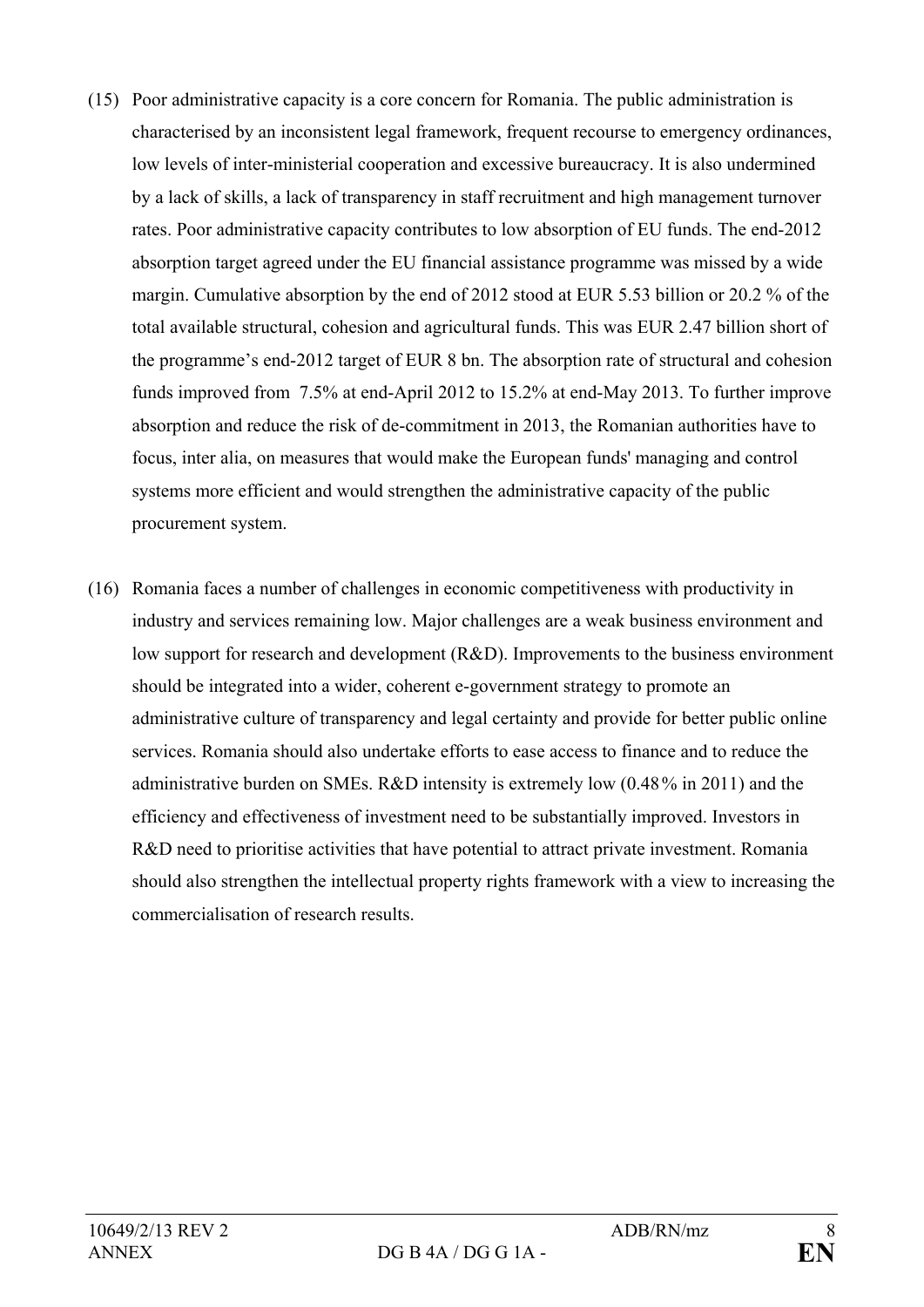- (17) Romania has a low degree of competition and efficiency in the energy and transport industries. Inefficiency and intransparent governance of the state-owned enterprises in these sectors represent a major challenge. Increasing energy efficiency in buildings, district heating, industry and transport is a further key challenge. Romania is the third most energy-intensive economy in the EU whose energy intensity is 2.5 times higher than the EU average. It is also the third most carbon-intensive economy in the EU. Residential buildings in Romania use eight times more energy than the EU-15 average due to an inefficient district heating system and the fact that buildings are not insulated appropriately. The integration of Romania's electricity and gas markets in the EU markets remains incomplete and crossborder connections for gas still have to be implemented.
- (18) In the context of the European Semester, the Commission has carried out a comprehensive analysis of Romania's economic policy. It has assessed the convergence programme and national reform programme. It has taken into account not only their relevance for sustainable fiscal and socio-economic policy in Romania but also their compliance with EU rules and guidance, given the need to reinforce the overall economic governance of the European Union by providing EU-level input into future national decisions. Its recommendations under the European Semester are reflected in recommendations (1) to (8) below.
- (19) In the light of this assessment, the Council has examined Romania's convergence programme, and its opinion<sup>[7](#page-8-0)</sup> is reflected in particular in recommendation  $(1)$  below,

HEREBY RECOMMENDS that Romania should take action within the period 2013-2014 to:

1. Complete the EU/IMF financial assistance programme.

 $\overline{a}$ 

<span id="page-8-0"></span><sup>7</sup> Under Article 9(2) of Council Regulation (EC) No 1466/97.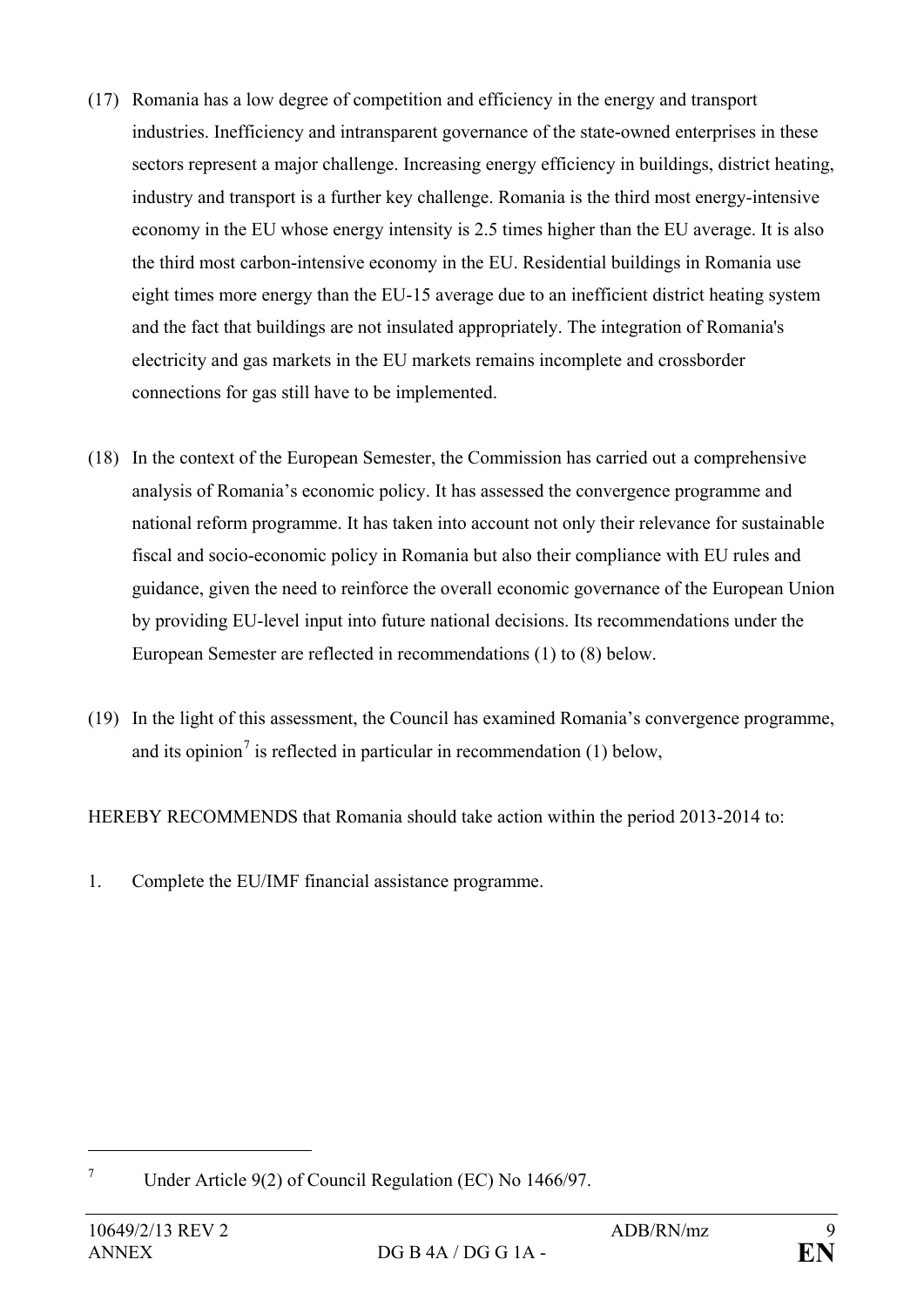- 2. Ensure growth-friendly fiscal consolidation and implement the budgetary strategy for the year 2013 and beyond as envisaged, thus ensuring achievement of the medium-term objective by 2015. Improve tax collection by implementing a comprehensive tax compliance strategy and fight undeclared work. In parallel, explore ways to increase reliance on environmental taxes. Continue the pension reform started in 2010 by equalising the pensionable age for men and women and by promoting the employability of older workers.
- 3. Pursue health sector reforms to increase its efficiency, quality and accessibility, in particular for disadvantaged people and remote and isolated communities. Reduce the excessive use of hospital care including by strengthening outpatient care.
- 4. Improve labour market participation, as well as employability and productivity of the labour force, by reviewing and strengthening active labour market policies, to provide training and individualised services and promoting lifelong learning. Enhance the capacity of the National Employment Agency to increase the quality and coverage of its services. To fight youth unemployment, implement rapidly the National Plan for Youth Employment, including for example through a Youth Guarantee. To alleviate poverty, improve the effectiveness and efficiency of social transfers with a particular focus on children. Complete the social assistance reform by adopting the relevant legislation and strengthening its link with activation measures. Ensure concrete delivery of the National Roma integration strategy.
- 5. Speed up the education reform including the building up of administrative capacity at both central and local level and evaluate the impact of the reforms. Step up reforms in vocational education and training. Further align tertiary education with the needs of the labour market and improve access for disadvantaged people. Implement a national strategy on early school leaving focusing on better access to quality early childhood education, including for Roma children. Speed up the transition from institutional to alternative care for children deprived of parental care.